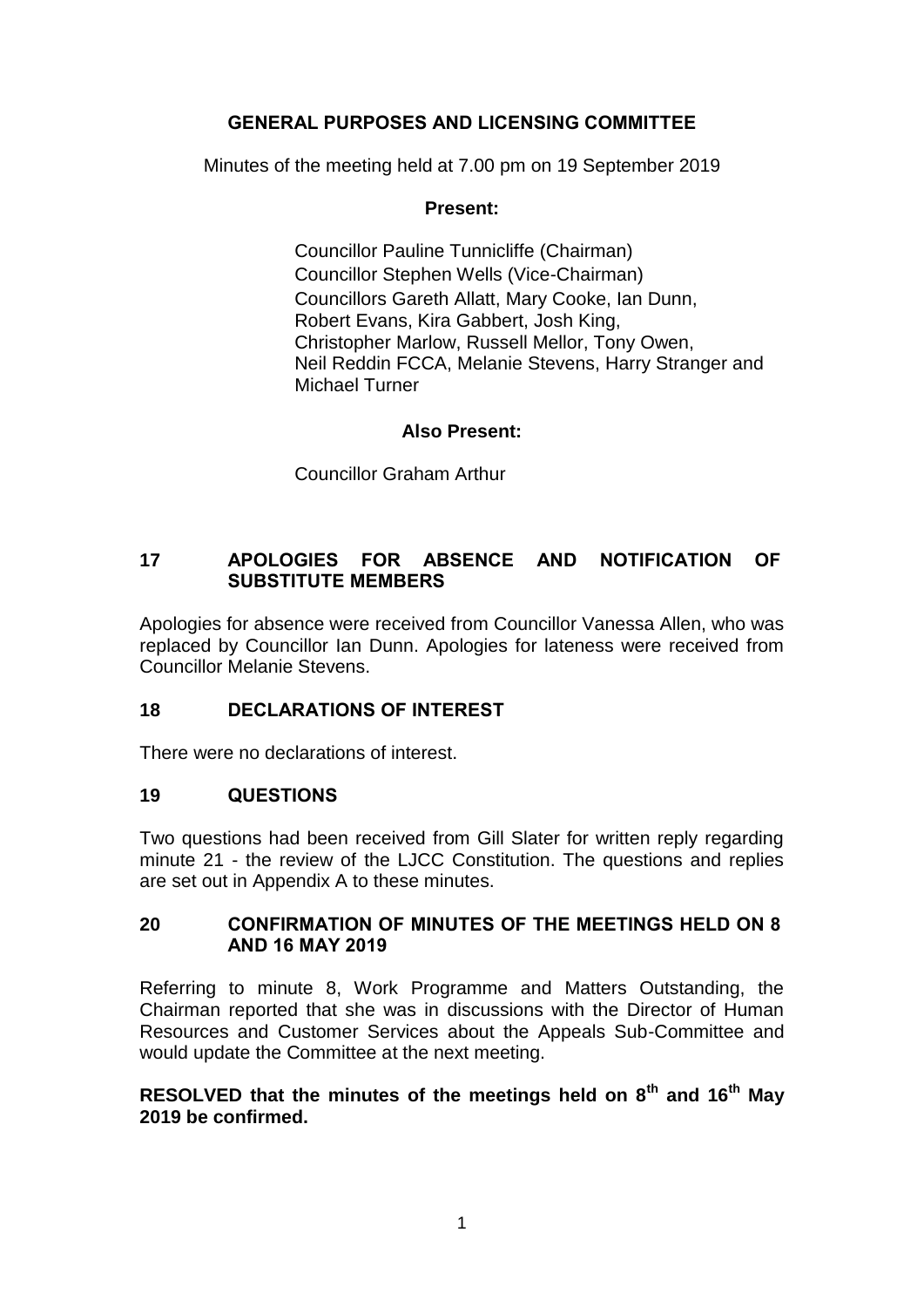#### **21 LOCAL JOINT CONSULTATIVE COMMITTEE (LJCC): REVIEW OF THE CONSTITUTION** Report CEO18012

The last review of the LJCC Constitution had taken place in 2007, and since then the size and structure of the Council's workforce had changed considerably. In 2015, the Council had introduced a new Departmental Representatives Forum with a reduced number of representatives, reflecting the Council's much smaller workforce. The LJCC Constitution had recently been reviewed and the Committee was requested to consider the proposed changes. The proposals had been considered at the last LJCC meeting on  $12<sup>th</sup>$  June 2019, but there had been no agreement between the two sides and the matter had been referred to this Committee.

The main changes proposed were -

(i) The staff-side representation should be reduced from 7 departmental representatives to 4, and the trade union representatives should be reduced from 5 to 3.

(ii) The quorum for each meeting would be amended to require at least two staff-side members (who could be departmental representatives, trade union representatives, or a combination of both).

(iii) Removal of paragraph 8 of the Rules and Regulation, which allowed for external trade union officials or representatives of other employee organisations to be invited to meetings, with the agreement of both employer and employee sides, to discuss particular issues.

Some Members considered that approving the changes without agreement from the staff-side was not appropriate and argued that the matter should be referred back to the LJCC to resolve. It was also argued that while the employer's side had access to the professional expertise of the Director of Human Resources and Customer Services and his staff, it was unfair that staff were being denied access to similar expertise from their unions.

Councillor Russell Mellor, as Chairman of the LJCC, urged the Committee to approve the new Constitution. He emphasised that there had been extensive discussion with the staff-side about the changes, and that the LJCC was intended to be for local matters, not involving national union officials. He added that he was confident that employment issues could be addressed locally by the local trade union officers. He also pointed out that although in the past the Council's workforce had been heavily unionised, less than 10% of staff were now union members.

# **RESOLVED that**

**(1) The recommendations in the report be noted and agreed to amend the Constitution of the Local Joint Consultative Committee as outlined in paragraph 3.14 and Appendix 2 of the report.**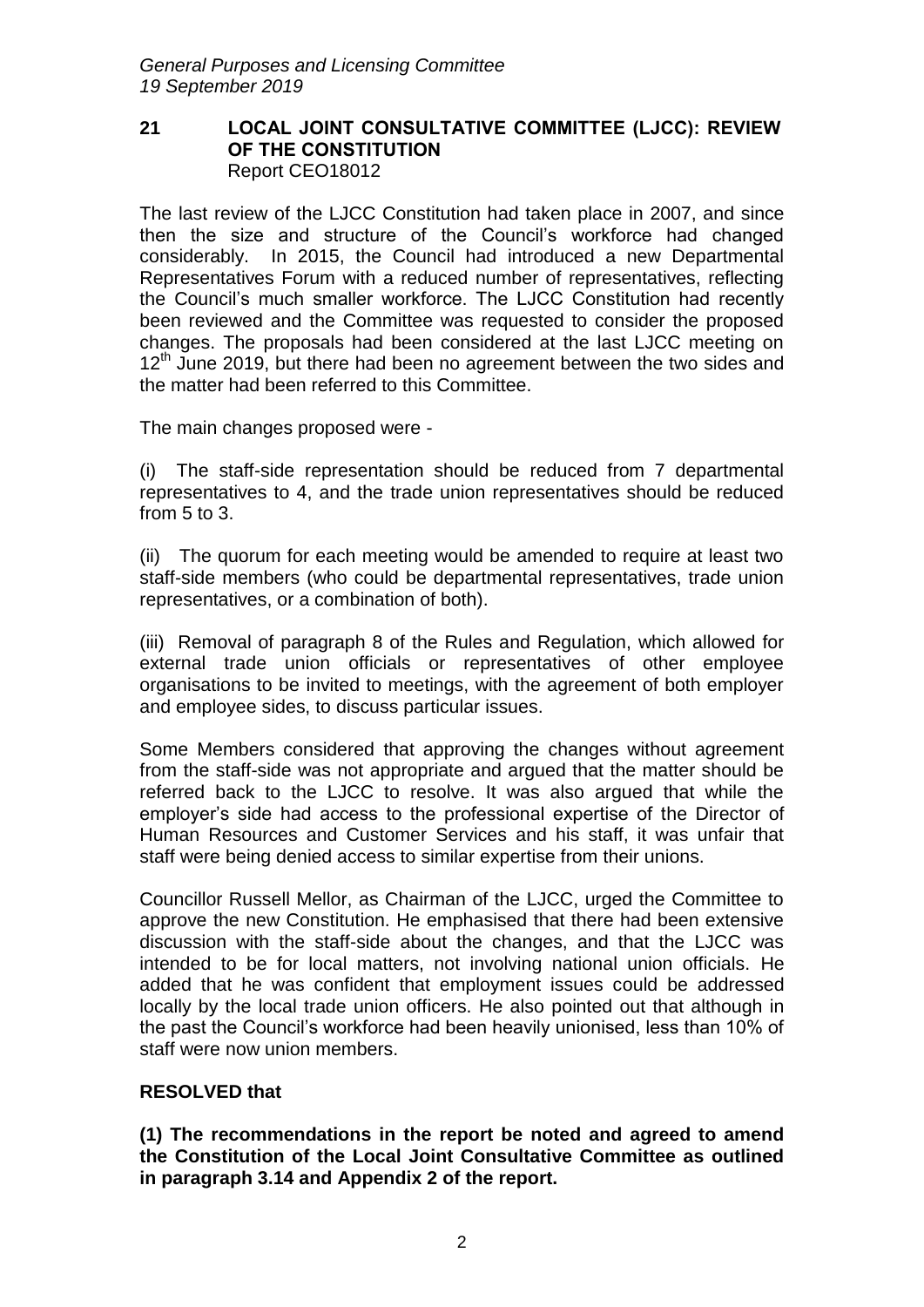**(2) The outcome of the consultation with trade unions and departmental representatives on the proposed changes to the Constitution of the LJCC be noted.** 

**(3) The outcome of the LJCC meeting on 12th June 2019 in relation to the proposed changes to the LJCC Constitution, in that they were unable to reach an agreement and referred the matter to this Committee to consider, be noted.** 

(Councillors Mary Cooke and Robert Evans requested that their abstentions be recorded.)

### **22 ADDITIONAL EMPLOYEE BENEFITS** Report CSD19138

Employee benefits played a vital role in the recruitment and retention of Council staff. At its meeting on 5th September 2018 the Executive, Resources and Contracts PDS Committee, when considering the contract for employee benefits, had requested that officers look into the possibility of introducing an annual leave purchase scheme. The report also covered the option of a lease car scheme for all staff at no cost to the Council (separate to the existing and limited scheme) and an increase to the current relocation package available to successful candidates for hard to fill posts.

In response to questions, officers explained that take up of the lease car scheme could be expected to be around 2% in the first year, rising to around 5-6%, and for annual leave purchasing around 2%, based on experience elsewhere. There were greater savings on Ultra Low Emission Vehicles (ULEV) as the Government, through HMRC, wanted to encourage use of more environmentally friendly vehicles. The proposals would not allow staff to sell back their leave - this could only happen in very exceptional circumstances or

when staff left the Council.

A Member commented that it was important that staff understood all the financial, tax and pension implications of the car leasing scheme, but the Committee welcomed these proposals to improve Employee benefits.

# **RESOLVED that the introduction of the following additional and optional employee benefits be approved -**

- **salary sacrifice leased cars;**
- **annual leave purchasing;**
- **an increase to the existing Relocation Package.**
- **23 REVIEW OF THE SCHEME OF DELEGATION TO OFFICERS** Report CSD19132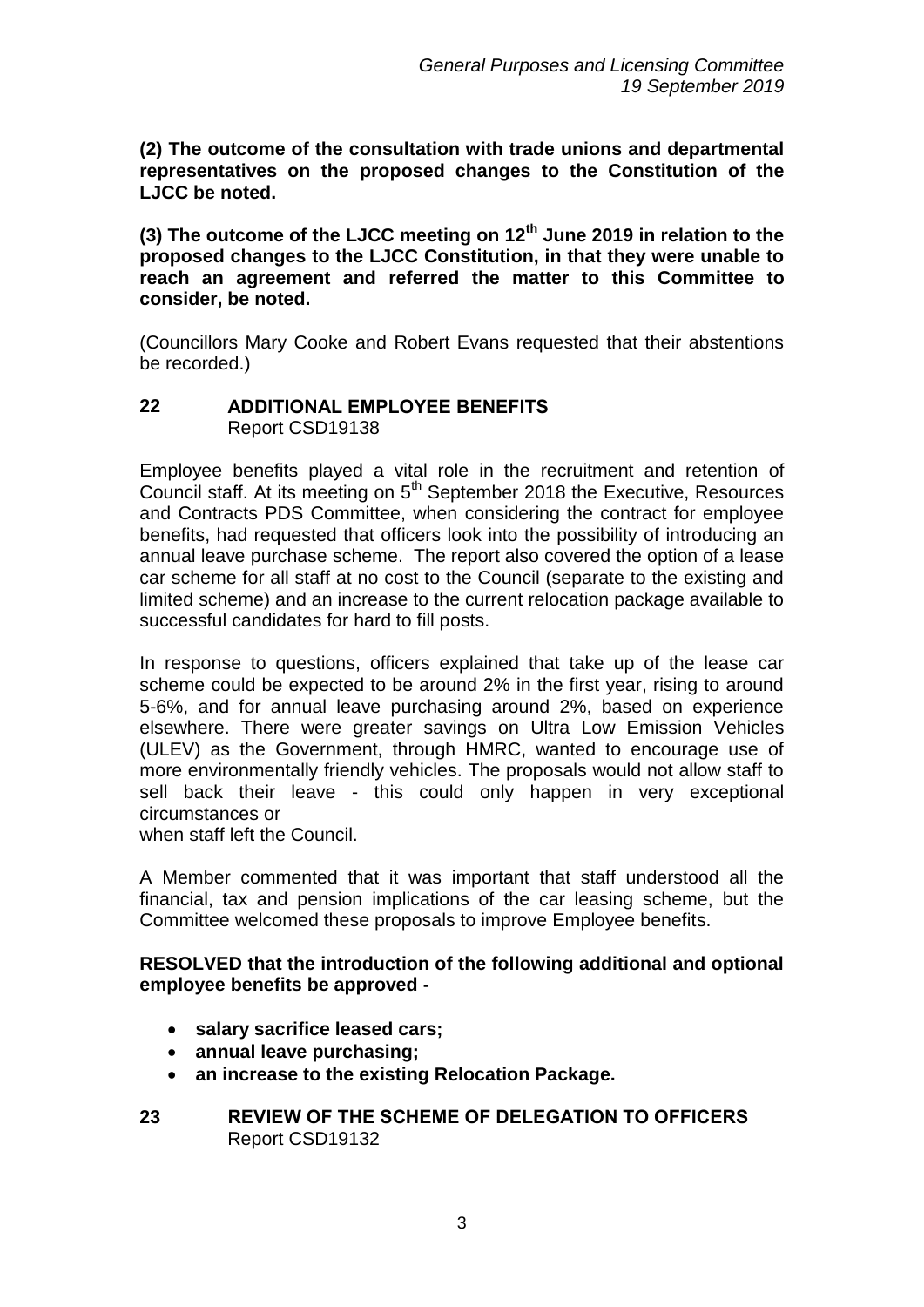*General Purposes and Licensing Committee 19 September 2019*

At the annual meeting of the Council each year Members were asked to approve the scheme of delegation for non-executive functions, and note the scheme of delegation for executive functions as submitted by the Leader. The scheme was essential to the smooth running of the Council, as it provided the underlying legal basis for all officers to carry out their duties, serving the residents of Bromley on behalf of the Council. In 2019, the scheme had been reviewed at the annual Council meeting on  $8<sup>th</sup>$  May, and then updated at the Council meeting on 15<sup>th</sup> July 2019 to reflect the new officer structures. It was intended that, in future, the scheme would be submitted to this Committee before the annual meeting to allow more opportunity for examination.

The Vice-Chairman, Councillor Stephen Wells, raised some issues in connection with the scheme. He had been assured by officers that the scheme was reviewed on a regular basis to ensure that it was as up to date as possible. He welcomed the proposal that the scheme would be submitted to this Committee before being considered at annual Council each year, giving Members more opportunity to scrutinise. The scheme contained over 60 powers labelled as Council/Leader - it was noted that this meant that authority exercised by officers in these cases could be from both executive and non-executive sources.

Councillor Wells called for an annual report to be made on licensing and health and safety matters administered by officers under the scheme. The Chairman suggested that this could be submitted to the Committee's meeting in April.

The Chairman encouraged all Members to contact her with any queries or concerns about the scheme of delegation for inclusion in the annual review.

# **RESOLVED that**

**(1) The intention to report the annual review of the Scheme of Delegation to Officers to this Committee in future be noted.**

**(2) an annual report be made to the Committee in April summarising the licensing activities carried out by officers under delegated authority.** 

#### **24 WORK PROGRAMME AND MATTERS OUTSTANDING** Report CSD19127

The Committee considered its work programme for 2019/20. The Chairman informed the Committee that a special meeting might be required to deal with the Audit of Financial Statements for 2018/19 -  $28<sup>th</sup>$  November 2019 had been identified as a suitable date.

The briefing on licensing issues was now scheduled to take place after the next meeting on 6<sup>th</sup> November 2019.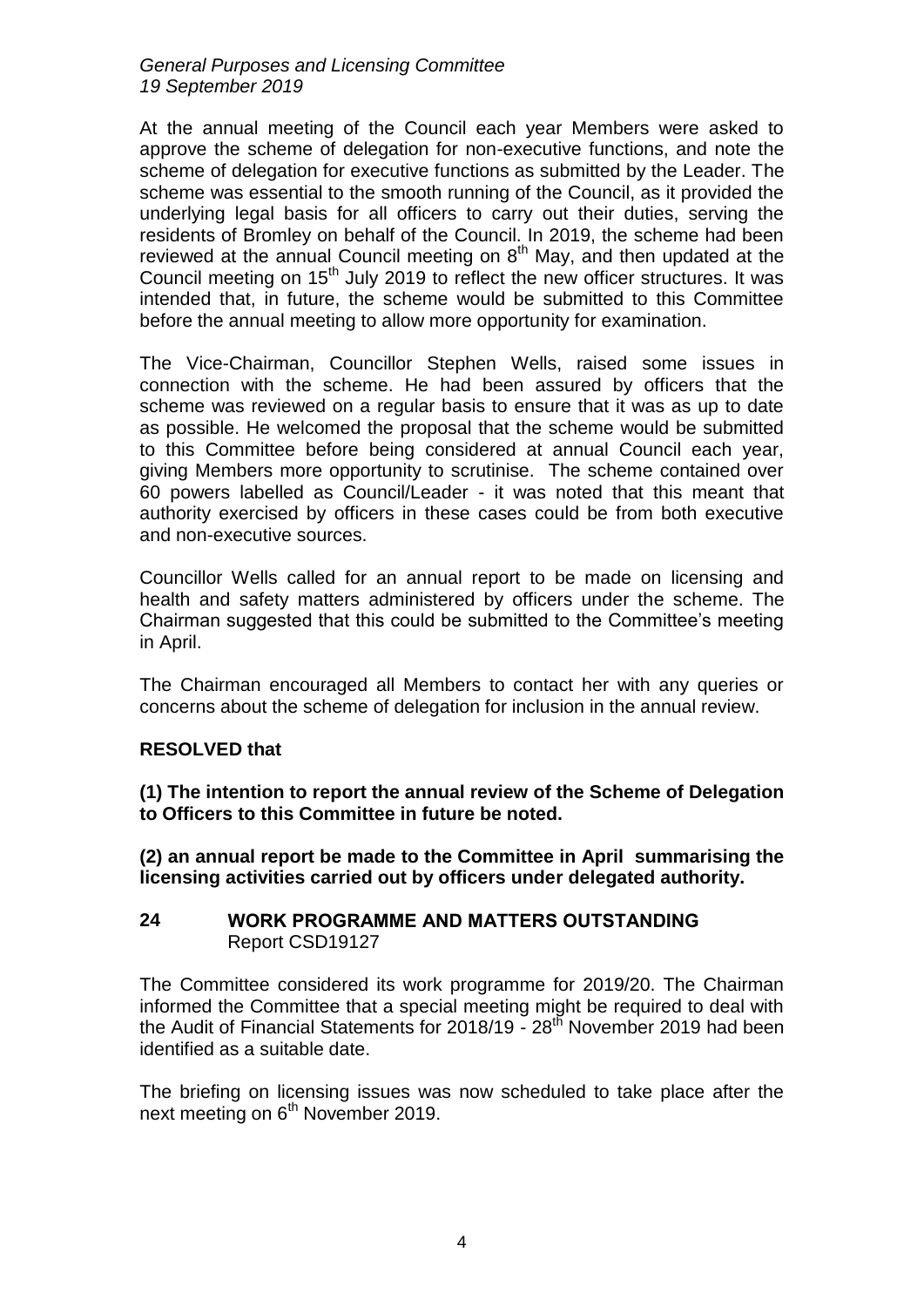# **25 PENSIONS INVESTMENT SUB-COMMITTEE: MINUTES OF THE MEETINGS HELD ON 15TH MAY 2019 AND 24TH JULY 2019, EXCLUDING EXEMPT INFORMATION**

The draft minutes of the meetings of the Pensions Investment Sub-Committee held on  $15<sup>th</sup>$  May and  $24<sup>th</sup>$  July 2019, excluding exempt information, were received.

### **26 AUDIT SUB-COMMITTEE: MINUTES OF THE MEETING HELD ON 4TH JUNE 2019, EXCLUDING EXEMPT INFORMATION**

The draft minutes of the Audit Sub-Committee meeting held on 4<sup>th</sup> June 2019. excluding exempt information, were received.

# **27 LOCAL JOINT CONSULTATIVE COMMITTEE: MINUTES OF THE MEETING HELD ON 12TH JUNE 2019**

The draft minutes of the Local Joint Consultative Committee meeting held on 12th June 2019 were received.

**28 APPEALS SUB-COMMITTEE: MINUTES OF THE MEETINGS HELD ON 3RD MAY 2019, 30TH JULY 2019 AND 31ST JULY 2019, EXCLUDING EXEMPT INFORMATION**

The draft minutes of the Appeals Sub-Committee meetings held on  $3<sup>rd</sup>$  Mav. 30<sup>th</sup> July and 31<sup>st</sup> July 2019, excluding exempt information, were received.

### **29 LOCAL GOVERNMENT ACT 1972 AS AMENDED BY THE LOCAL GOVERNMENT (ACCESS TO INFORMATION) (VARIATION) ORDER 2006 AND THE FREEDOM OF INFORMATION ACT 2000**

**RESOLVED that the Press and public be excluded during consideration of the item of business referred to below as it is likely in view of the nature of the business to be transacted or the nature of the proceedings that if members of the Press and public were present there would be disclosure to them of exempt information.**

> **The following summaries refer to matters involving exempt information**

**30 PENSIONS INVESTMENT SUB-COMMITTEE: EXEMPT MINUTES - 15TH MAY 2019 AND 24TH JULY 2019**

The draft exempt minutes of the meetings of the Pensions Investment Sub-Committee held on  $15<sup>th</sup>$  May and  $24<sup>th</sup>$  July 2019 were received.